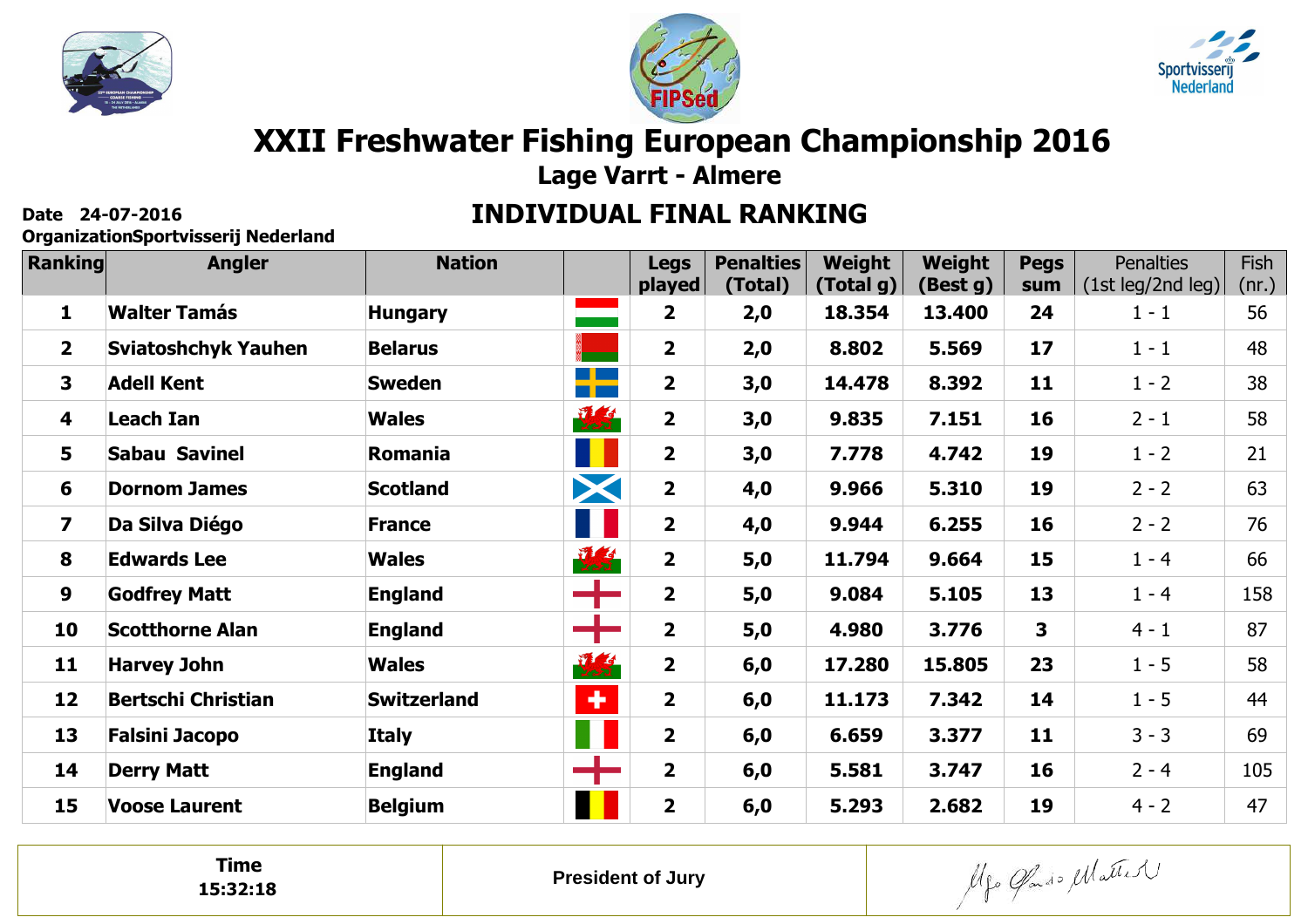





# **XXII Freshwater Fishing European Championship 2016**

**Lage Varrt - Almere**

#### **INDIVIDUAL FINAL RANKING**

**OrganizationSportvisserij Nederland**

| Ranking | <b>Angler</b>           | <b>Nation</b>         |                          | <b>Legs</b>             | <b>Penalties</b> | Weight    | Weight   | <b>Pegs</b> | <b>Penalties</b>   | Fish  |
|---------|-------------------------|-----------------------|--------------------------|-------------------------|------------------|-----------|----------|-------------|--------------------|-------|
|         |                         |                       |                          | played                  | (Total)          | (Total g) | (Best g) | sum         | (1st leg/2nd leg)  | (nr.) |
| 16      | <b>Csillag László</b>   | <b>Hungary</b>        | <b>Contract</b>          | $\mathbf{2}$            | 7,0              | 4.816     | 3.788    | 6           | $5 - 2$            | 90    |
| 17      | <b>Klásek Petr</b>      | <b>Czech Republic</b> | $\overline{\phantom{a}}$ | $\overline{2}$          | 7,0              | 4.197     | 2.927    | 19          | $5 - 2$            | 44    |
| 18      | <b>Markovic Nikola</b>  | <b>Serbia</b>         | $\frac{1}{2}$            | $\overline{2}$          | 7,0              | 4.162     | 2.952    | 13          | $6 - 1$            | 59    |
| 19      | <b>Dalgleish Stuart</b> | <b>Scotland</b>       | X                        | $\mathbf{2}$            | 7,0              | 3.545     | 2.854    | 11          | $2 - 5$            | 31    |
| 20      | <b>Gabba Ferruccio</b>  | <b>Italy</b>          | Ш                        | $\overline{\mathbf{2}}$ | 7,0              | 2.439     | 1.794    | 17          | $4 - 3$            | 21    |
| 21      | <b>Linder Stéphane</b>  | <b>France</b>         | 11                       | $\mathbf{2}$            | 7,0              | 2.086     | 1.227    | 10          | $5 - 2$            | 68    |
| 22      | <b>Nagy Benedek</b>     | <b>Hungary</b>        | ═                        | $\overline{\mathbf{2}}$ | 8,0              | 7.744     | 6.599    | 8           | $7 - 1$            | 50    |
| 23      | <b>Ward Jason</b>       | <b>Ireland</b>        | H                        | $\overline{2}$          | 8,0              | 7.398     | 4.169    | 10          | $4 - 4$            | 49    |
| 24      | <b>Speciale Vladan</b>  | <b>Serbia</b>         | $-\frac{2}{100}$         | $\overline{2}$          | 8,0              | 5.994     | 3.145    | 10          | $5 - 3$            | 32    |
| 25      | <b>Báta Erik</b>        | <b>Slovakia</b>       | $\Box$                   | $\mathbf{2}$            | 8,5              | 5.615     | 5.195    | 11          | $1 - 7\frac{1}{2}$ | 37    |
| 26      | Iseli Jean-Jacques      | <b>Switzerland</b>    | $\bullet$                | $\overline{2}$          | 9,0              | 6.509     | 4.294    | 21          | $7 - 2$            | 44    |
| 27      | <b>Corcoran David</b>   | <b>Scotland</b>       | X                        | $\overline{2}$          | 9,0              | 5.715     | 3.189    | 12          | $7 - 2$            | 44    |
| 28      | Di Venti Eric           | <b>Belgium</b>        | H                        | $\overline{2}$          | 9,0              | 5.599     | 2.839    | 14          | $3 - 6$            | 54    |
| 29      | <b>Frost Darren</b>     | <b>Wales</b>          | 要                        | $\overline{\mathbf{2}}$ | 9,0              | 5.479     | 2.821    | 11          | $6 - 3$            | 18    |
| 30      | <b>Hron Radek</b>       | <b>Czech Republic</b> | <b>Septiment</b>         | $\overline{2}$          | 9,0              | 5.278     | 4.496    | 16          | $2 - 7$            | 34    |

**Time15:32:18**

Algo Cando Matter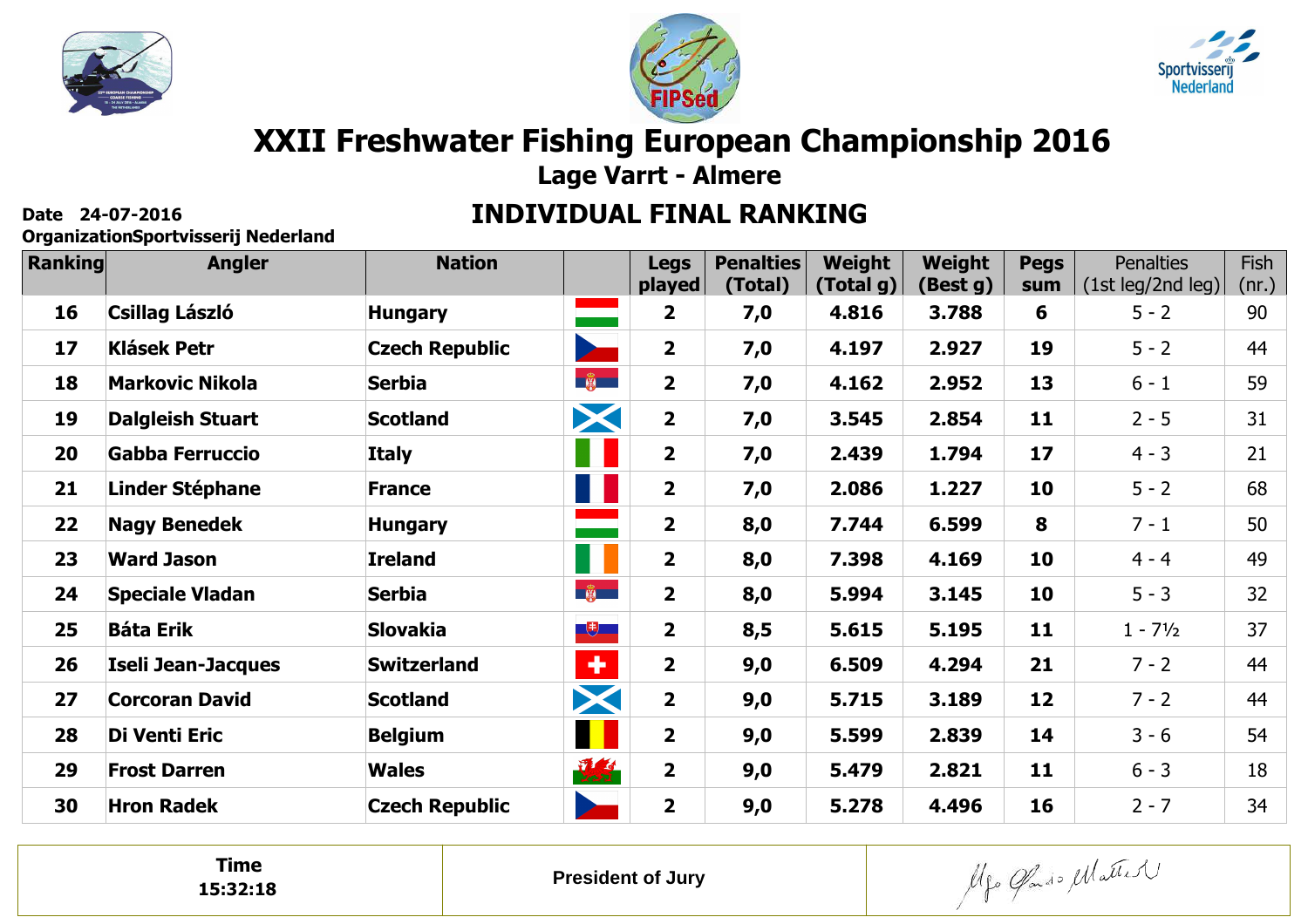





# **XXII Freshwater Fishing European Championship 2016**

**Lage Varrt - Almere**

#### **INDIVIDUAL FINAL RANKING**

**OrganizationSportvisserij Nederland**

| <b>Ranking</b> | <b>Angler</b>               | <b>Nation</b>      |                                  | <b>Legs</b><br>played   | <b>Penalties</b><br>(Total) | Weight<br>(Total g) | Weight<br>(Best g) | <b>Pegs</b><br>sum      | <b>Penalties</b><br>(1st leg/2nd leg) | Fish<br><u>(nr.)</u> |
|----------------|-----------------------------|--------------------|----------------------------------|-------------------------|-----------------------------|---------------------|--------------------|-------------------------|---------------------------------------|----------------------|
| 31             | <b>Magyar Gábor</b>         | <b>Hungary</b>     | <u>e a s</u>                     | $\overline{2}$          | 9,0                         | 5.197               | 4.562              | 17                      | $8 - 1$                               | 38                   |
| 32             | <b>Horler Günter</b>        | <b>Germany</b>     |                                  | $\overline{\mathbf{2}}$ | 9,0                         | 3.990               | 3.512              | 17                      | $4 - 5$                               | 28                   |
| 33             | <b>Cesarz Maciej</b>        | <b>Poland</b>      |                                  | $\overline{2}$          | 9,0                         | 3.306               | 2.859              | 17                      | $3 - 6$                               | 56                   |
| 34             | <b>Roberts Ben</b>          | <b>Wales</b>       | 现                                | $\overline{\mathbf{2}}$ | 9,0                         | 1.495               | 911                | 13                      | $6 - 3$                               | 58                   |
| 35             | <b>Friederichs Dieter</b>   | <b>Netherlands</b> |                                  | $\overline{\mathbf{2}}$ | 9,5                         | 10.285              | 9.865              | 11                      | $2 - 7\frac{1}{2}$                    | 56                   |
| 36             | <b>Huts Kristof</b>         | <b>Belgium</b>     | H                                | $\overline{2}$          | 10,0                        | 6.147               | 5.687              | 5                       | $3 - 7$                               | 69                   |
| 37             | <b>Semianiuk Andrei</b>     | <b>Belarus</b>     | ÷                                | $\overline{2}$          | 10,0                        | 5.588               | 3.003              | 11                      | $3 - 7$                               | 52                   |
| 38             | Zimšek Andrej               | <b>Slovenia</b>    | $\frac{3}{2}$                    | $\overline{2}$          | 10,0                        | 4.927               | 2.734              | 15                      | $7 - 3$                               | 14                   |
| 39             | <b>Baranauskas Martynas</b> | Lithuania          | <u>a sa</u>                      | $\overline{2}$          | 10,0                        | 4.913               | 3.569              | 12                      | $7 - 3$                               | 63                   |
| 40             | Laurynenka Andrei           | <b>Belarus</b>     | ٠                                | $\overline{2}$          | 10,0                        | 4.196               | 3.828              | 19                      | $1 - 9$                               | 69                   |
| 41             | <b>Jensen Simon</b>         | <b>Denmark</b>     | $\mathbb{R}^n$<br><b>College</b> | $\overline{2}$          | 10,0                        | 3.769               | 3.190              | $\overline{\mathbf{2}}$ | $2 - 8$                               | 43                   |
| 42             | <b>Raison Will</b>          | <b>England</b>     |                                  | $\overline{2}$          | 10,0                        | 3.480               | 2.850              | 15                      | $6 - 4$                               | 65                   |
| 43             | <b>Ashby Sean</b>           | <b>England</b>     |                                  | $\overline{\mathbf{2}}$ | 10,0                        | 3.408               | 2.358              | 12                      | $4 - 6$                               | 105                  |
| 44             | Sakkara Matti               | <b>Finland</b>     | ╉                                | $\overline{2}$          | 10,0                        | 2.697               | 2.219              | 13                      | $4 - 6$                               | 24                   |
| 45             | <b>Dewimille Alain</b>      | <b>France</b>      | H                                | $\overline{2}$          | 11,0                        | 8.127               | 7.172              | 9                       | $10 - 1$                              | 54                   |

**Time15:32:18**

Algo Cando Matter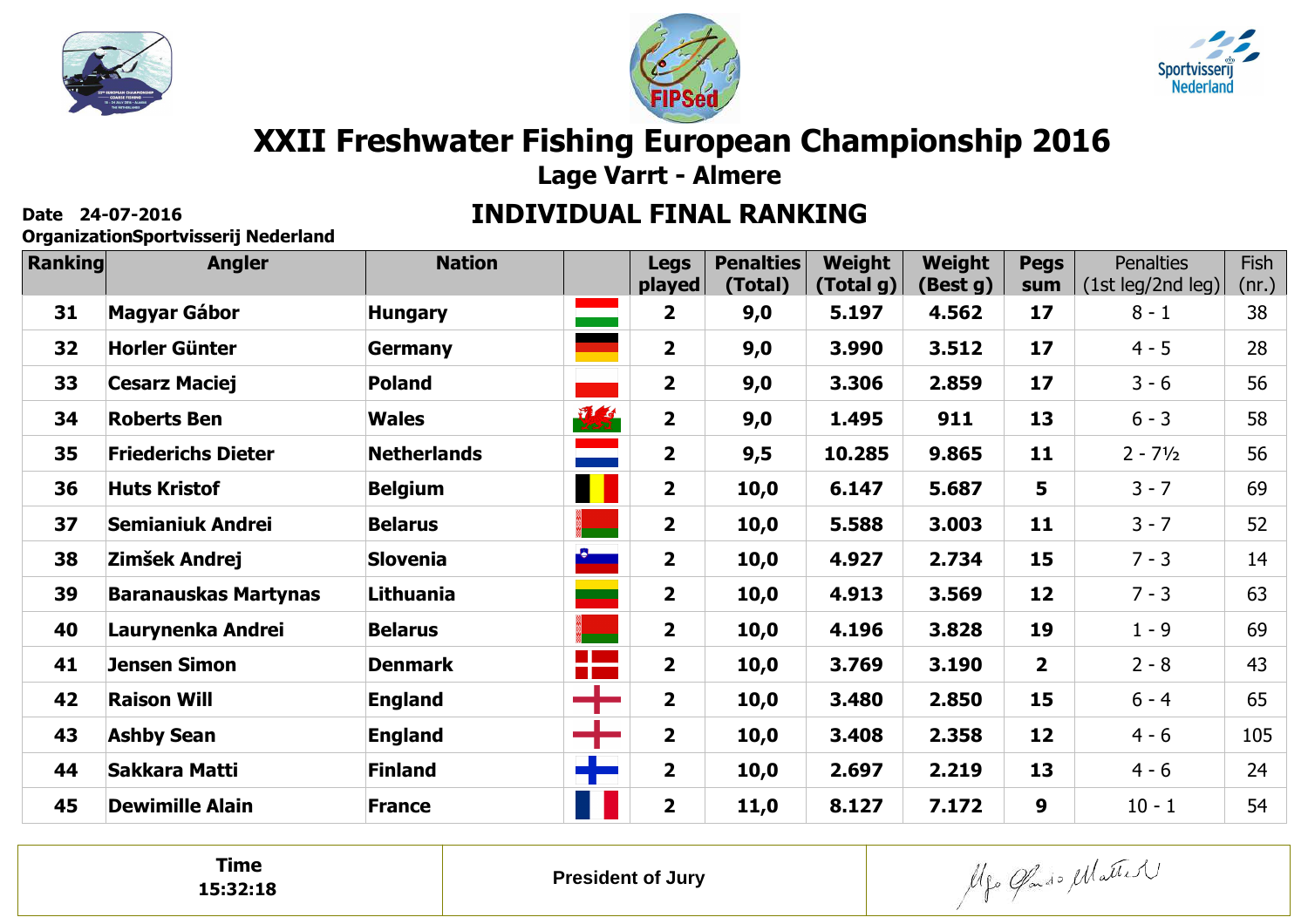





# **XXII Freshwater Fishing European Championship 2016**

**Lage Varrt - Almere**

#### **INDIVIDUAL FINAL RANKING**

**OrganizationSportvisserij Nederland**

| Ranking | <b>Angler</b>              | <b>Nation</b>         |                                                                                                                         | <b>Legs</b>             | <b>Penalties</b> | Weight    | Weight   | <b>Pegs</b>             | <b>Penalties</b>  | Fish          |
|---------|----------------------------|-----------------------|-------------------------------------------------------------------------------------------------------------------------|-------------------------|------------------|-----------|----------|-------------------------|-------------------|---------------|
|         |                            |                       |                                                                                                                         | played                  | (Total)          | (Total g) | (Best g) | sum                     | (1st leg/2nd leg) | <u>(nr.) </u> |
| 46      | <b>Hanácek František</b>   | <b>Czech Republic</b> | $\overline{\phantom{a}}$                                                                                                | $\mathbf{2}$            | 11,0             | 5.897     | 4.940    | 8                       | $4 - 7$           | 77            |
| 47      | Vesligaj Predrag           | <b>Serbia</b>         | $\frac{1}{2}$                                                                                                           | $\overline{2}$          | 11,0             | 5.865     | 4.674    | 12                      | $6 - 5$           | 75            |
| 48      | <b>Mrkušic Vladan</b>      | <b>Serbia</b>         | 第一                                                                                                                      | $\overline{2}$          | 11,0             | 3.158     | 2.306    | 9                       | $3 - 8$           | 33            |
| 49      | <b>Dunaev Alexander</b>    | <b>Russia</b>         | م المنابع المنابع المنابع المنابع المنابع المنابع المنابع المنابع المنابع المنابع المنابع المنابع ال<br>المنابع المنابع | $\overline{\mathbf{2}}$ | 12,0             | 7.778     | 5.728    | 18                      | $3 - 9$           | 66            |
| 50      | <b>Bitinas Rolfas</b>      | Lithuania             | <u>a a s</u>                                                                                                            | $\overline{2}$          | 12,0             | 5.421     | 4.766    | 12                      | $9 - 3$           | 51            |
| 51      | Pokorný Ondrej             | <b>Czech Republic</b> | $\sum$                                                                                                                  | $\overline{2}$          | 12,0             | 1.983     | 1.365    | 25                      | $6 - 6$           | 56            |
| 52      | <b>Del Fabro Thomas</b>    | <b>Germany</b>        | ۰                                                                                                                       | $\overline{\mathbf{2}}$ | 12,0             | 1.753     | 1.062    | 10                      | $5 - 7$           | 66            |
| 53      | <b>Pasmans Ramon</b>       | <b>Netherlands</b>    | $\equiv$                                                                                                                | $\overline{2}$          | 12,0             | 1.724     | 942      | 19                      | $7 - 5$           | 65            |
| 54      | <b>Thinnes Luc</b>         | Luxembourg            |                                                                                                                         | $\overline{2}$          | 12,0             | 1.350     | 816      | 14                      | $8 - 4$           | 46            |
| 55      | <b>Mc Goldrick Francis</b> | <b>Ireland</b>        | Ш                                                                                                                       | $\overline{2}$          | 13,0             | 8.466     | 8.006    | 13                      | $2 - 11$          | 59            |
| 56      | Dimitrovski Petar          | <b>Slovenia</b>       |                                                                                                                         | $\overline{\mathbf{2}}$ | 13,0             | 5.448     | 3.430    | 22                      | $9 - 4$           | 85            |
| 57      | Gabona Marek               | <b>Slovakia</b>       | $\Box$                                                                                                                  | $\mathbf{2}$            | 13,0             | 4.848     | 4.375    | 6                       | $12 - 1$          | 63            |
| 58      | <b>Adriolo Jo</b>          | <b>Netherlands</b>    | $\equiv$                                                                                                                | $\overline{2}$          | 13,0             | 4.380     | 2.492    | $\overline{\mathbf{2}}$ | $3 - 10$          | 142           |
| 59      | <b>Valore Paolo</b>        | <b>France</b>         | 11                                                                                                                      | $\mathbf{2}$            | 13,0             | 1.469     | 850      | $\overline{\mathbf{z}}$ | $9 - 4$           | 55            |
| 60      | <b>Mazurczak Grzegorz</b>  | <b>Poland</b>         |                                                                                                                         | $\mathbf{2}$            | 13,0             | 1.247     | 678      | 14                      | $7 - 6$           | 81            |

**Time15:32:18**

Algo Cando Matter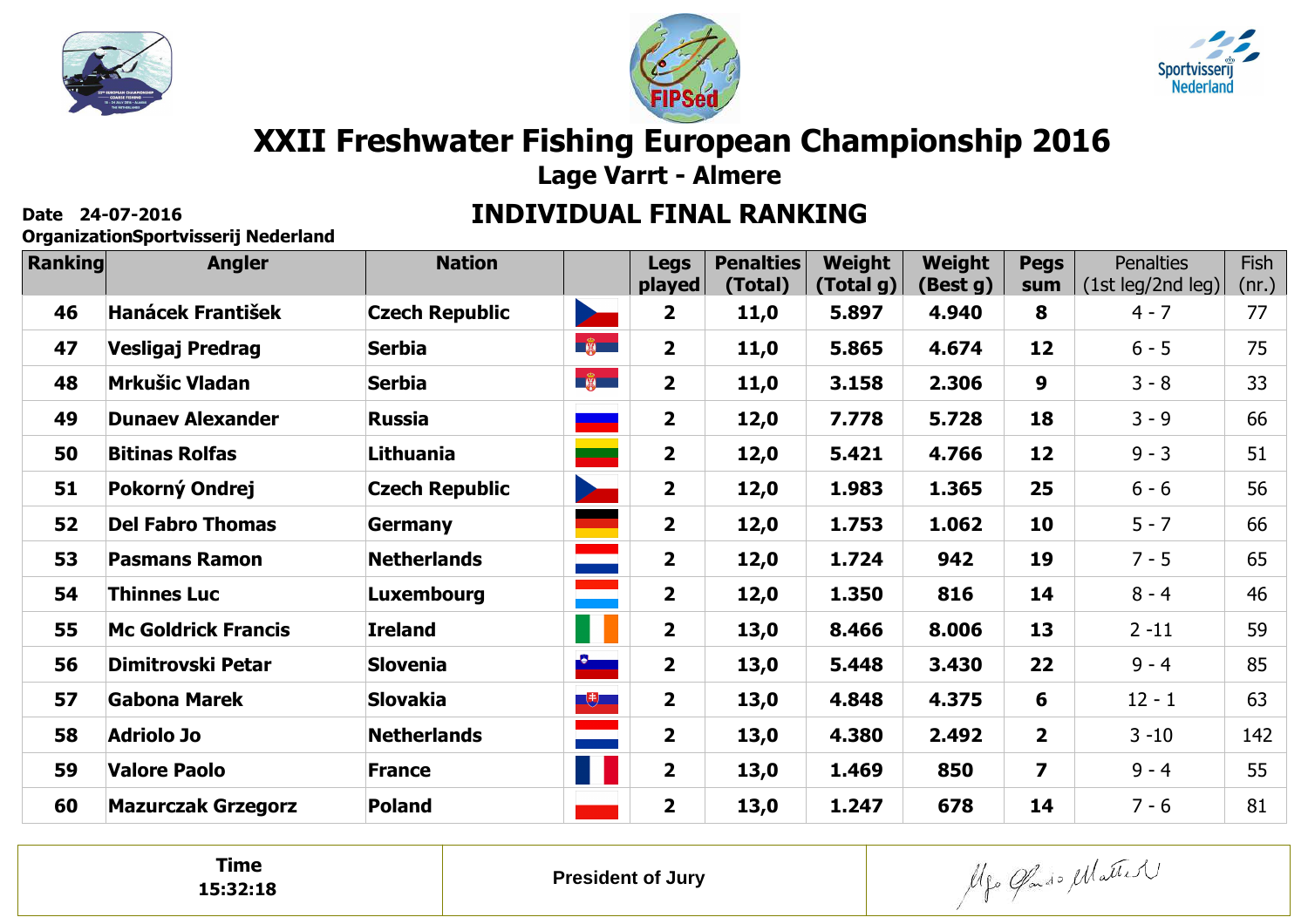





# **XXII Freshwater Fishing European Championship 2016**

**Lage Varrt - Almere**

#### **INDIVIDUAL FINAL RANKING**

**OrganizationSportvisserij Nederland**

| Ranking | <b>Angler</b>           | <b>Nation</b>      |                                  | <b>Legs</b><br>played   | <b>Penalties</b><br>(Total) | Weight<br>(Total g) | Weight<br>(Best g) | <b>Pegs</b><br>sum | <b>Penalties</b><br>(1st leg/2nd leg) | Fish<br>$(nr.)$ $\mid$ |
|---------|-------------------------|--------------------|----------------------------------|-------------------------|-----------------------------|---------------------|--------------------|--------------------|---------------------------------------|------------------------|
| 61      | <b>Klop Arjan</b>       | <b>Netherlands</b> | and the company                  | $\overline{\mathbf{2}}$ | 13,5                        | 1.433               | 855                | 12                 | $6 - 7\frac{1}{2}$                    | 66                     |
| 62      | Garashchenko Iurii      | <b>Ukraine</b>     |                                  | $\overline{2}$          | 14,0                        | 9.394               | 9.254              | $\boldsymbol{9}$   | $2 - 12$                              | 18                     |
| 63      | <b>Fedorov Sergey</b>   | <b>Russia</b>      | -                                | $\overline{2}$          | 14,0                        | 3.443               | 3.147              | 17                 | $3 - 11$                              | 34                     |
| 64      | <b>Holst Stefan</b>     | <b>Sweden</b>      | <b>RICHAEL</b>                   | $\overline{\mathbf{2}}$ | 14,0                        | 2.566               | 2.320              | 19                 | $11 - 3$                              | 19                     |
| 65      | <b>Rybnikár Marián</b>  | <b>Slovakia</b>    | $\overline{u}$                   | $\overline{2}$          | 14,0                        | 1.845               | 976                | 24                 | $6 - 8$                               | 53                     |
| 66      | <b>Walczak Wiktor</b>   | <b>Poland</b>      |                                  | $\overline{\mathbf{2}}$ | 14,0                        | 1.722               | 1.087              | 16                 | $8 - 6$                               | 48                     |
| 67      | <b>Woodrow James</b>    | <b>Scotland</b>    | X                                | $\overline{2}$          | 14,0                        | 1.328               | 697                | 18                 | $7 - 7$                               | 35                     |
| 68      | <b>Thijs Luc</b>        | <b>Belgium</b>     | ∎∎                               | $\overline{\mathbf{2}}$ | 14,0                        | 1.221               | 953                | 17                 | $4 - 10$                              | 93                     |
| 69      | <b>McKerrell Colin</b>  | <b>Scotland</b>    | X                                | $\overline{2}$          | 15,0                        | 5.383               | 5.188              | 25                 | $12 - 3$                              | 36                     |
| 70      | Valichenka Aliaksei     | <b>Belarus</b>     | ۳                                | $\overline{\mathbf{2}}$ | 15,0                        | 5.059               | 4.838              | 12                 | $5 - 10$                              | 25                     |
| 71      | <b>Tono Mikael</b>      | <b>Sweden</b>      | $\blacksquare$<br><u>ra post</u> | $\overline{2}$          | 15,0                        | 4.869               | 4.750              | 10                 | $3 - 12$                              | 28                     |
| 72      | Potapov Igor            | <b>Russia</b>      |                                  | $\overline{2}$          | 15,0                        | 2.898               | 2.777              | 22                 | $4 - 11$                              | 13                     |
| 73      | <b>Schroll Robert</b>   | <b>Germany</b>     |                                  | $\overline{2}$          | 15,0                        | 2.887               | 2.507              | 17                 | $5 - 10$                              | 40                     |
| 74      | <b>Kirgegård Morten</b> | <b>Denmark</b>     | a pa                             | $\overline{\mathbf{2}}$ | 15,0                        | 2.842               | 2.604              | 12                 | $5 - 10$                              | 30                     |
| 75      | <b>O'Doherty James</b>  | <b>Ireland</b>     |                                  | $\overline{2}$          | 15,0                        | 1.713               | 1.115              | 17                 | $7 - 8$                               | 79                     |

**Time15:32:18**

Algo Cando Matter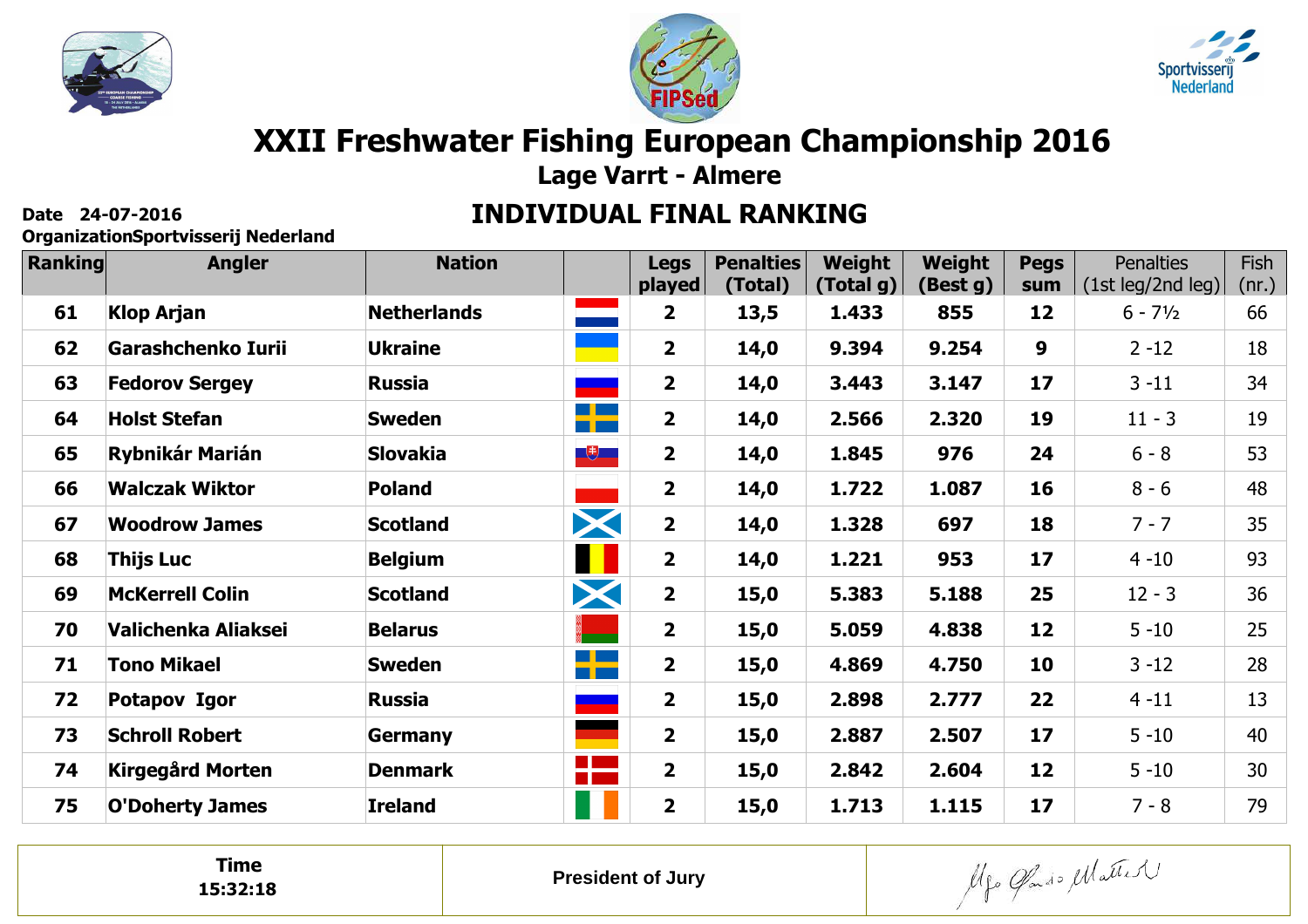





# **XXII Freshwater Fishing European Championship 2016**

**Lage Varrt - Almere**

#### **INDIVIDUAL FINAL RANKING**

**OrganizationSportvisserij Nederland**

| Ranking | <b>Angler</b>           | <b>Nation</b>         |                       | <b>Legs</b><br>played   | <b>Penalties</b><br>(Total) | Weight<br>(Total g) | Weight<br>(Best g) | <b>Pegs</b><br>sum | <b>Penalties</b><br>(1st leg/2nd leg) | Fish<br>(nr.) |
|---------|-------------------------|-----------------------|-----------------------|-------------------------|-----------------------------|---------------------|--------------------|--------------------|---------------------------------------|---------------|
| 76      | <b>Mortensen Kasper</b> | <b>Denmark</b>        | 2 M                   | $\overline{\mathbf{2}}$ | 16,0                        | 2.682               | 2.275              | 14                 | $11 - 5$                              | 28            |
| 77      | Gelli Andrea            | <b>Italy</b>          | W                     | $\overline{2}$          | 16,0                        | 2.548               | 2.209              | 18                 | $11 - 5$                              | 37            |
| 78      | Kaminski Wojciech       | <b>Poland</b>         |                       | $\overline{2}$          | 16,0                        | 2.506               | 2.127              | 20                 | $8 - 8$                               | 59            |
| 79      | Kankaanpää Tero         | <b>Finland</b>        | 42                    | $\overline{\mathbf{2}}$ | 16,0                        | 1.807               | 1.356              | 16                 | $5 - 11$                              | 67            |
| 80      | <b>Iakushin Ilia</b>    | <b>Russia</b>         |                       | $\overline{2}$          | 16,0                        | 1.800               | 1.333              | 10                 | $10 - 6$                              | 62            |
| 81      | <b>Mindák Tomáš</b>     | <b>Slovakia</b>       | $\mathbb{R}^+$        | $\overline{2}$          | 17,0                        | 4.172               | 3.631              | 14                 | $8 - 9$                               | 70            |
| 82      | <b>Premoli Stefano</b>  | <b>Italy</b>          | 11                    | $\overline{2}$          | 17,0                        | 3.201               | 3.013              | 10                 | $13 - 4$                              | 38            |
| 83      | Zakrzheuski Aleh        | <b>Belarus</b>        | $\blacktriangleright$ | $\overline{\mathbf{2}}$ | 17,0                        | 3.193               | 2.400              | 12                 | $8 - 9$                               | 38            |
| 84      | <b>Ruban Oleksandr</b>  | <b>Ukraine</b>        |                       | $\overline{2}$          | 17,5                        | 942                 | 578                | 15                 | $10 - 7\frac{1}{2}$                   | 27            |
| 85      | <b>Farkas Adrian</b>    | Romania               | п                     | $\overline{2}$          | 18,0                        | 2.161               | 2.131              | 12                 | $5 - 13$                              | 10            |
| 86      | <b>Belliard Jacky</b>   | <b>Switzerland</b>    | $\ddot{\phantom{1}}$  | $\overline{2}$          | 18,0                        | 2.022               | 1.938              | 10                 | $6 - 12$                              | 13            |
| 87      | <b>Burdak Sergii</b>    | <b>Ukraine</b>        |                       | $\overline{2}$          | 18,0                        | 1.386               | 1.090              | 12                 | $12 - 6$                              | 48            |
| 88      | <b>Bengtsson Roger</b>  | <b>Sweden</b>         | ٢F                    | $\overline{\mathbf{2}}$ | 18,0                        | 1.264               | 1.176              | 24                 | $6 - 12$                              | 28            |
| 89      | Pokorný jr. Roman       | <b>Czech Republic</b> | $\sum_{i=1}^n$        | $\overline{2}$          | 18,0                        | 1.036               | 746                | 12                 | $7 - 11$                              | 39            |
| 90      | <b>Sirtsov Iurii</b>    | <b>Russia</b>         | -                     | $\overline{2}$          | 18,0                        | 955                 | 509                | 11                 | $9 - 9$                               | 65            |

**Time15:32:18**

Algo Cando Matter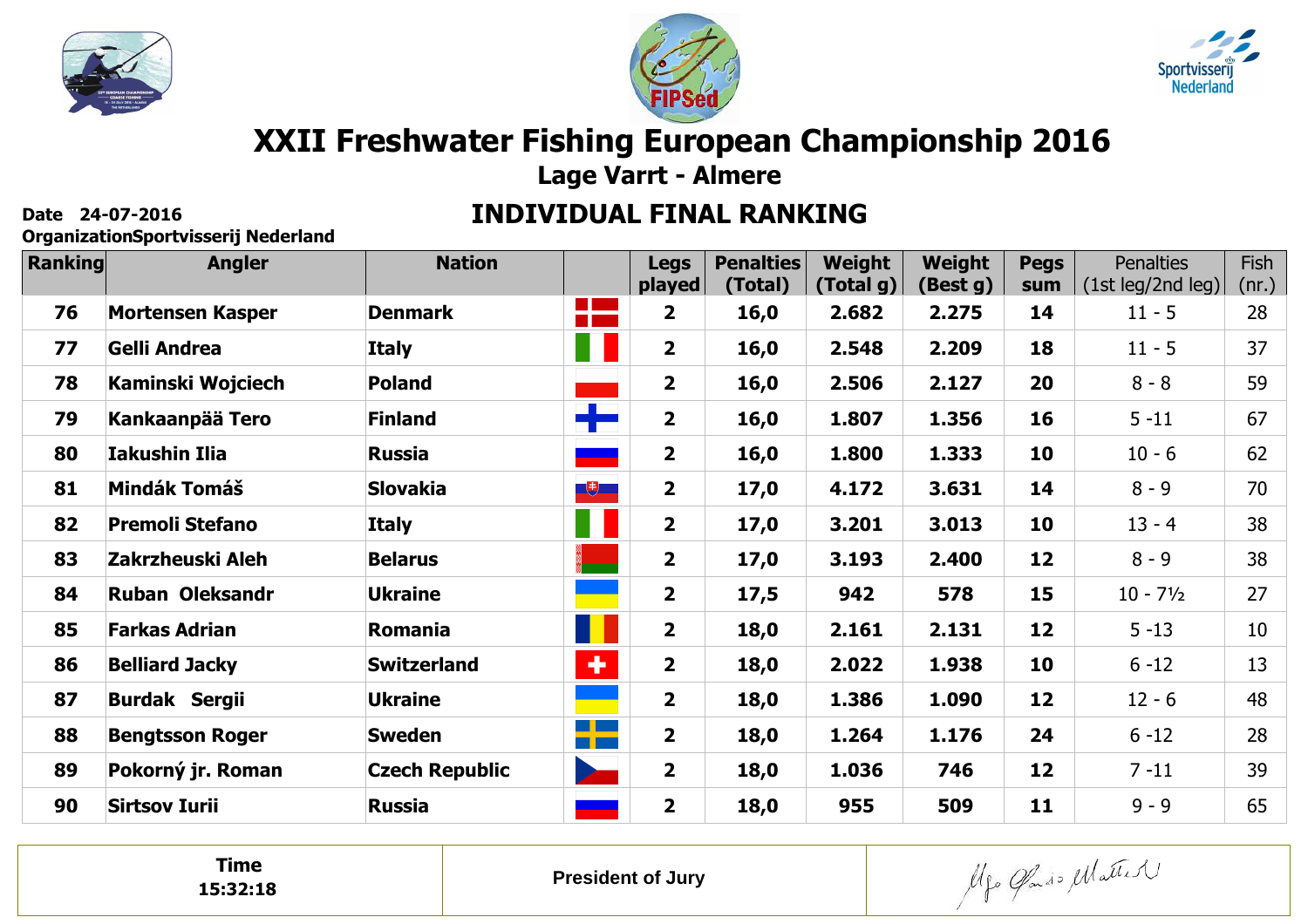





# **XXII Freshwater Fishing European Championship 2016**

**Lage Varrt - Almere**

#### **INDIVIDUAL FINAL RANKING**

**OrganizationSportvisserij Nederland**

| <b>Ranking</b> | <b>Angler</b>            | <b>Nation</b>      |                               | <b>Legs</b><br>played   | <b>Penalties</b><br>(Total) | Weight<br>(Total g) | Weight<br>(Best g) | <b>Pegs</b><br>sum | <b>Penalties</b><br>(1st leg/2nd leg) | Fish<br>(nr.) |
|----------------|--------------------------|--------------------|-------------------------------|-------------------------|-----------------------------|---------------------|--------------------|--------------------|---------------------------------------|---------------|
| 91             | <b>Kojc Tilen</b>        | <b>Slovenia</b>    | <b>Contract of the Second</b> | $\overline{2}$          | 19,0                        | 2.689               | 2.508              | 11                 | $11 - 8$                              | 17            |
| 92             | <b>Braun Steve</b>       | <b>Luxembourg</b>  | ÷                             | $\overline{2}$          | 19,0                        | 1.257               | 640                | 3                  | $9 - 10$                              | 47            |
| 93             | <b>Pottelet Stéphane</b> | <b>France</b>      | Ш                             | $\overline{2}$          | 19,0                        | 1.212               | 873                | 5                  | $8 - 11$                              | 64            |
| 94             | <b>Koszorus Botond</b>   | Romania            | П                             | $\overline{\mathbf{2}}$ | 19,0                        | 1.076               | 789                | 16                 | $8 - 11$                              | 33            |
| 95             | <b>Weidner Georges</b>   | <b>Switzerland</b> | Ð                             | $\overline{2}$          | 19,0                        | 995                 | 619                | 22                 | $10 - 9$                              | 58            |
| 96             | <b>Stranen Roger</b>     | <b>Luxembourg</b>  |                               | $\overline{2}$          | 19,0                        | 871                 | 669                | 10                 | $8 - 11$                              | 32            |
| 97             | Pönni Seppo              | <b>Finland</b>     | ┿                             | $\overline{\mathbf{2}}$ | 19,0                        | 611                 | 348                | 12                 | $10 - 9$                              | 28            |
| 98             | <b>Walsh Vincent</b>     | <b>Ireland</b>     | H                             | $\overline{2}$          | 19,0                        | 608                 | 414                | 11                 | $12 - 7$                              | 20            |
| 99             | <b>Drescher Jochen</b>   | <b>Germany</b>     |                               | $\overline{\mathbf{2}}$ | 20,0                        | 1.860               | 1.173              | 15                 | $11 - 9$                              | 69            |
| 100            | Užkuraitis Povilas       | Lithuania          | ╾                             | $\overline{\mathbf{2}}$ | 20,0                        | 687                 | 477                | 19                 | $12 - 8$                              | 27            |
| 101            | Rojc Boštjan             | <b>Slovenia</b>    |                               | $\overline{2}$          | 20,0                        | 676                 | 424                | 23                 | $9 - 11$                              | 32            |
| 102            | <b>Conrady Pit</b>       | <b>Luxembourg</b>  | <u>e a s</u>                  | $\overline{\mathbf{2}}$ | 20,0                        | 657                 | 548                | 19                 | $8 - 12$                              | 71            |
| 103            | Hajdu Attila             | <b>Switzerland</b> | ÷                             | $\overline{2}$          | 20,0                        | 611                 | 353                | 12                 | $11 - 9$                              | 15            |
| 104            | <b>Michalski Michael</b> | <b>Austria</b>     |                               | $\overline{2}$          | 21,0                        | 690                 | 486                | 17                 | $10 - 11$                             | 32            |
| 105            | <b>Kuzmenkov Andrii</b>  | <b>Ukraine</b>     |                               | $\overline{\mathbf{2}}$ | 21,0                        | 644                 | 355                | 11                 | $11 - 10$                             | 52            |

**Time15:32:18**

Algo Cando Matter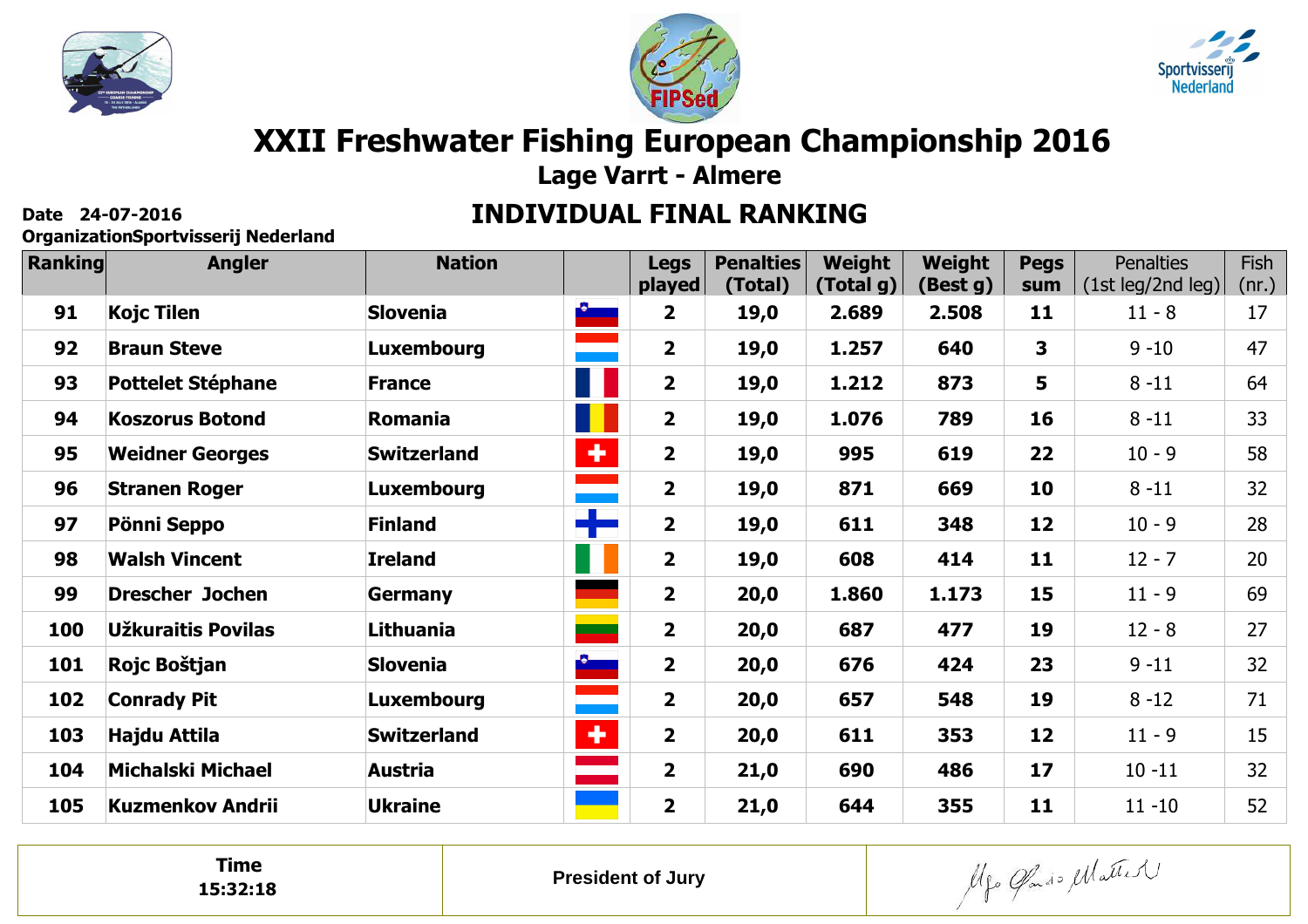





# **XXII Freshwater Fishing European Championship 2016**

**Lage Varrt - Almere**

#### **INDIVIDUAL FINAL RANKING**

**OrganizationSportvisserij Nederland**

| <b>Ranking</b> | <b>Angler</b>             | <b>Nation</b>     |                                                                                                                                                                                                                                 | <b>Legs</b><br>played   | <b>Penalties</b><br>(Total) | Weight<br>(Total g) | Weight<br>(Best g) | <b>Pegs</b><br>sum      | <b>Penalties</b><br>(1st leg/2nd leg) | Fish<br>(nr.) |
|----------------|---------------------------|-------------------|---------------------------------------------------------------------------------------------------------------------------------------------------------------------------------------------------------------------------------|-------------------------|-----------------------------|---------------------|--------------------|-------------------------|---------------------------------------|---------------|
| 106            | <b>Larsen Peter</b>       | <b>Denmark</b>    | 2 M                                                                                                                                                                                                                             | 2                       | 21,0                        | 515                 | 380                | 10                      | $13 - 8$                              | 24            |
| 107            | <b>Zwick Romain</b>       | <b>Luxembourg</b> | ana<br>Marejeo                                                                                                                                                                                                                  | $\mathbf{2}$            | 21,5                        | 791                 | 392                | 17                      | $91/2 - 12$                           | 73            |
| 108            | <b>Petruta Lucian</b>     | <b>Romania</b>    | U                                                                                                                                                                                                                               | $\overline{\mathbf{2}}$ | 22,0                        | 2.147               | 1.998              | 15                      | $9 - 13$                              | 54            |
| 109            | <b>Hrabal Günter</b>      | Austria           |                                                                                                                                                                                                                                 | $\overline{\mathbf{2}}$ | 22,0                        | 864                 | 398                | 13                      | $12 - 10$                             | 23            |
| 110            | <b>Mavric Željko</b>      | <b>Slovenia</b>   | $\frac{3}{2}$                                                                                                                                                                                                                   | $\overline{\mathbf{2}}$ | 22,5                        | 544                 | 399                | 15                      | $91/2 - 13$                           | 53            |
| 111            | <b>Aigner Hubert</b>      | Austria           | <u>ana</u>                                                                                                                                                                                                                      | $\overline{\mathbf{2}}$ | 23,0                        | 2.436               | 2.102              | 15                      | $10 - 13$                             | 43            |
| 112            | <b>Foss Claus</b>         | <b>Denmark</b>    | a po                                                                                                                                                                                                                            | $\overline{\mathbf{2}}$ | 23,0                        | 586                 | 522                | 8                       | $13 - 10$                             | 29            |
| 113            | <b>Tamminen Juuso</b>     | <b>Finland</b>    | ┽╾                                                                                                                                                                                                                              | $\overline{\mathbf{2}}$ | 23,0                        | 526                 | 304                | 14                      | $11 - 12$                             | 20            |
| 114            | <b>Michalec Christian</b> | <b>Austria</b>    |                                                                                                                                                                                                                                 | $\overline{\mathbf{2}}$ | 24,0                        | 998                 | 826                | 15                      | $11 - 13$                             | 36            |
| 115            | Lehtevä Ansii             | <b>Sweden</b>     | ┽╾                                                                                                                                                                                                                              | $\overline{\mathbf{2}}$ | 24,0                        | 361                 | 182                | 13                      | $12 - 12$                             | 32            |
| 116            | <b>Kuortti Perttu</b>     | <b>Finland</b>    | $\frac{1}{\sqrt{2}}$                                                                                                                                                                                                            | $\overline{\mathbf{2}}$ | 24,0                        | 315                 | 209                | 8                       | $12 - 12$                             | 9             |
| 117            | <b>Santus Miroslav</b>    | <b>Slovakia</b>   | $\Box$                                                                                                                                                                                                                          | $\overline{\mathbf{2}}$ | 25,0                        | 476                 | 370                | 9                       | $12 - 13$                             | 27            |
| 118            | <b>Bitinas Rytis</b>      | Lithuania         | ۰                                                                                                                                                                                                                               | $\overline{2}$          | 26,0                        | 410                 | 350                | 10                      | $13 - 13$                             | 23            |
| 119            | Gatijatulinas Igoris      | Lithuania         | e e de la partir de la partir de la partir de la partir de la partir de la partir de la partir de la partir d<br>La partir de la partir de la partir de la partir de la partir de la partir de la partir de la partir de la par | $\overline{\mathbf{2}}$ | 26,0                        | 224                 | 142                | 14                      | $13 - 13$                             | 19            |
| 120            | <b>Goncharenko Taras</b>  | <b>Ukraine</b>    |                                                                                                                                                                                                                                 | $\overline{\mathbf{2}}$ | 26,0                        | 87                  | 58                 | $\overline{\mathbf{z}}$ | $13 - 13$                             | 13            |

**Time15:32:18**

Algo Gardo Matter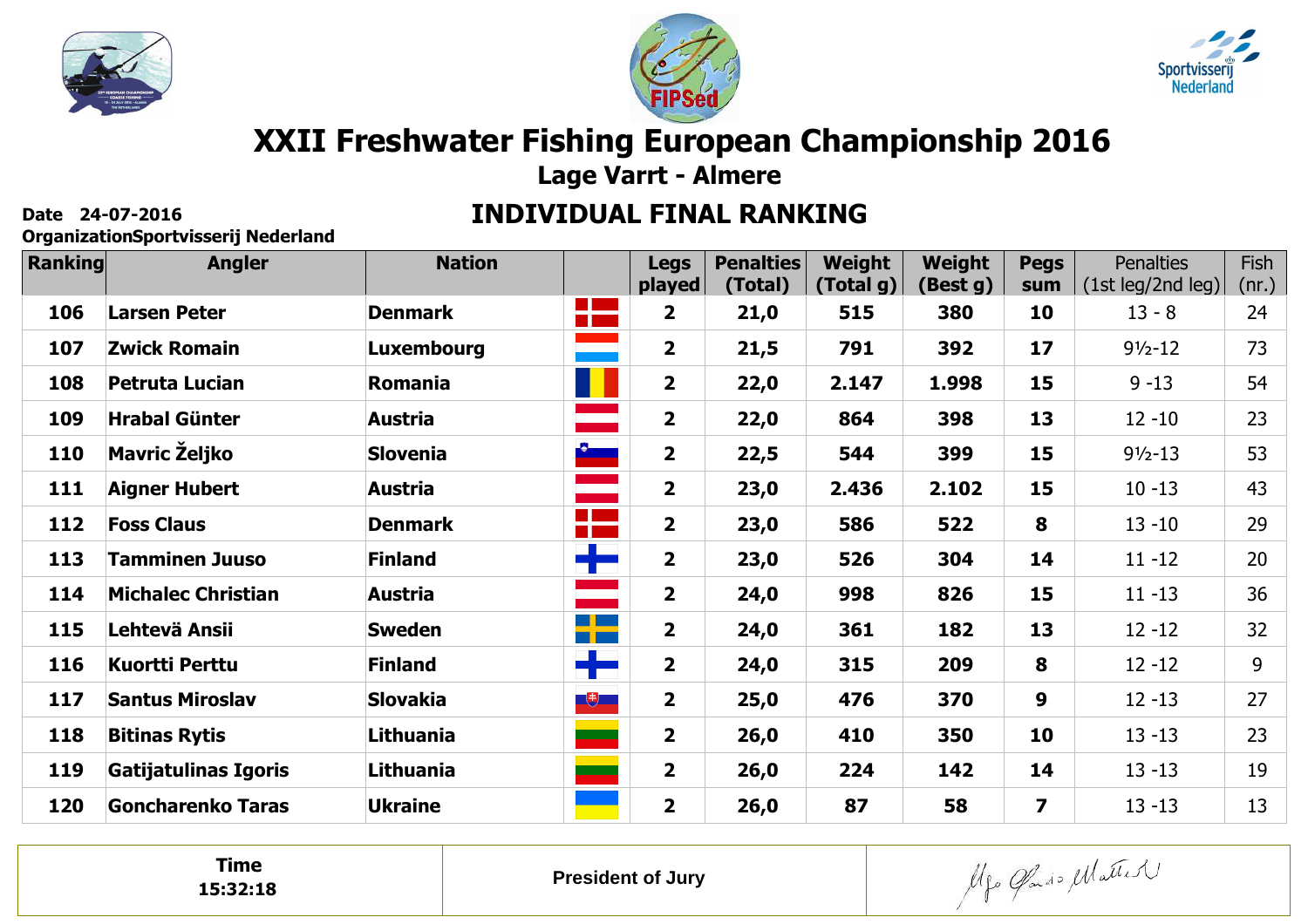





# **XXII Freshwater Fishing European Championship 2016**

**Lage Varrt - Almere**

#### **INDIVIDUAL FINAL RANKING**

**OrganizationSportvisserij Nederland**

| <b>Ranking</b> | <b>Angler</b>            | <b>Nation</b>      |                     | <b>Legs</b><br>played | <b>Penalties</b><br>(Total) | Weight<br>(Total g) | Weight<br>(Best g) | <b>Pegs</b><br>sum      | <b>Penalties</b><br>(1st leg/2nd leg) | Fish<br>(nr.)  |
|----------------|--------------------------|--------------------|---------------------|-----------------------|-----------------------------|---------------------|--------------------|-------------------------|---------------------------------------|----------------|
| 121            | <b>Cappellini Matteo</b> | <b>Italy</b>       | 11                  | 1                     | 14,0                        | 4.760               | 4.760              | 8                       | $13 - 1$                              | 10             |
| 122            | <b>Nešic Branislav</b>   | <b>Serbia</b>      | $\frac{1}{2}$       | 1                     | 17,0                        | 4.539               | 4.539              | 11                      | $13 - 4$                              | 30             |
| 123            | <b>Duquesne Geoffrey</b> | <b>Belgium</b>     | Н                   | 1                     | 18,0                        | 2.818               | 2.818              | 13                      | $13 - 5$                              | 61             |
| 124            | <b>Poiana Doru</b>       | Romania            | н                   | $\mathbf{1}$          | 18,0                        | 2.092               | 2.092              | $\overline{\mathbf{2}}$ | $13 - 5$                              | 12             |
| 125            | <b>Savelkoul John</b>    | <b>Netherlands</b> | <u>ana a</u>        | 1                     | 19,0                        | 1.133               | 1.133              | 6                       | $13 - 6$                              | 57             |
| 126            | <b>Buczko Krisztián</b>  | <b>Hungary</b>     |                     | 1                     | 20,0                        | 662                 | 662                | 12                      | $13 - 7$                              | 22             |
| 127            | <b>Wittwer Roland</b>    | <b>Germany</b>     |                     | $\mathbf{1}$          | 22,0                        | 770                 | 770                | 3                       | $9 - 13$                              | 33             |
| 128            | <b>Milder Sjors</b>      | <b>Netherlands</b> | and and the season. | 1                     | 22,0                        | 483                 | 483                | 13                      | $9 - 13$                              | 33             |
| 129            | <b>Flam Olli</b>         | <b>Germany</b>     |                     | 1                     | 22,0                        | 223                 | 223                | $\overline{\mathbf{z}}$ | $13 - 9$                              | 15             |
| 130            | <b>Niemiec Adam</b>      | <b>Poland</b>      |                     | 1                     | 23,0                        | 713                 | 713                | 10                      | $10 - 13$                             | 28             |
| 131            | Zolt Palfi               | <b>Serbia</b>      | $-\frac{1}{2}$      | 1                     | 23,0                        | 597                 | 597                | $\overline{\mathbf{2}}$ | $10 - 13$                             | 26             |
| 132            | <b>Vocke Roman</b>       | <b>Austria</b>     |                     | 1                     | 23,0                        | 198                 | 198                | 12                      | $13 - 10$                             | 6              |
| 133            | <b>Bucur Andrei</b>      | Romania            | U                   | 1                     | 24,0                        | 504                 | 504                | 11                      | $11 - 13$                             | 11             |
| 134            | <b>Dzikiewicz Kamil</b>  | <b>Poland</b>      |                     | 1                     | 25,0                        | 210                 | 210                | 9                       | $13 - 12$                             | 12             |
| 135            | <b>Howell Nicholas</b>   | <b>Ireland</b>     |                     | 1                     | 25,0                        | 110                 | 110                | 11                      | $12 - 13$                             | $\overline{7}$ |

**Time15:32:18**

Algo Gardo Matter